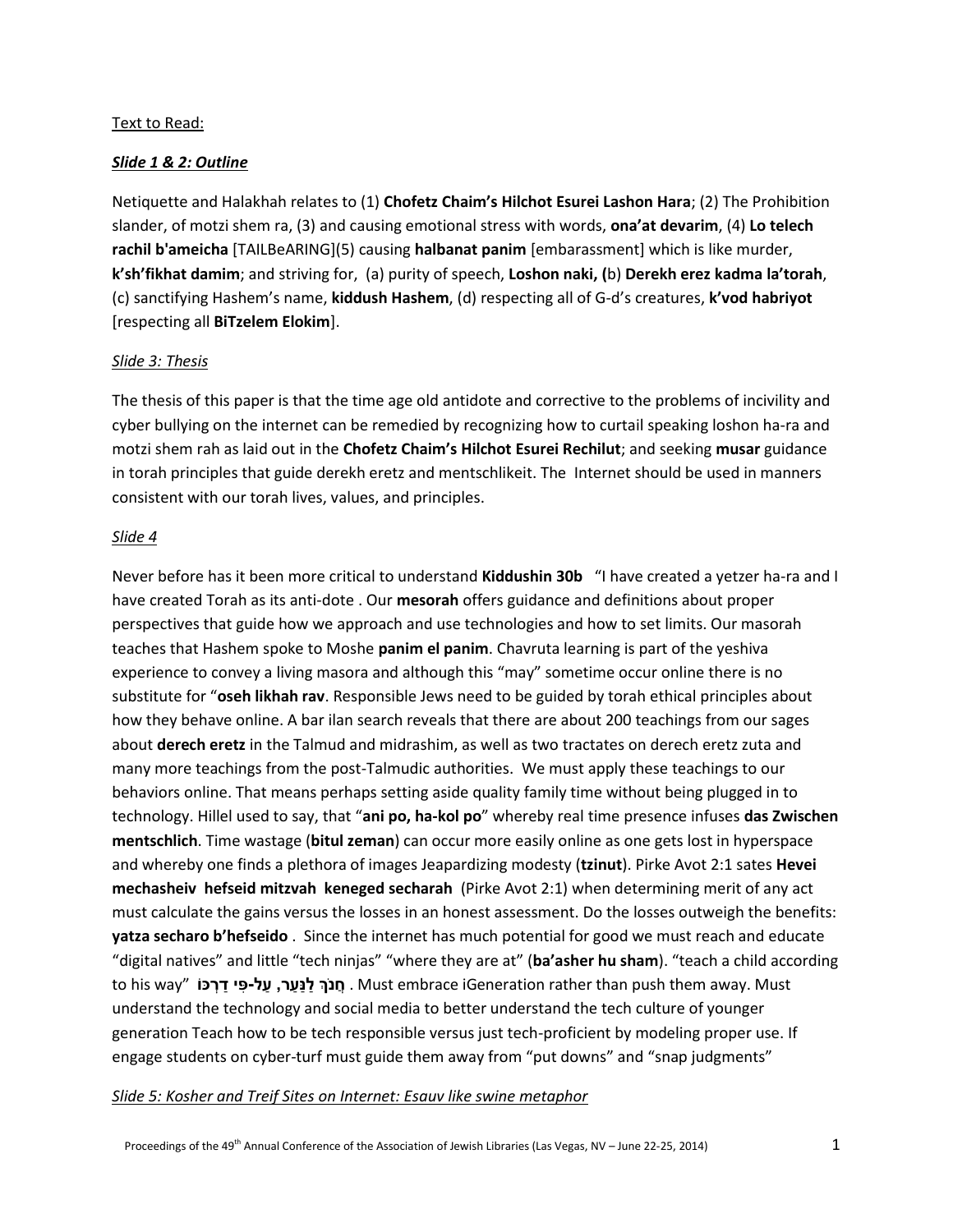### *Slide 6: Social media Help hearing challenged and those with speech impediments*

### *Slide 7: Arguments for Responsible Use of Interent*

### *Slide 8: Definition of Cyberbullying*

*Bullying has been around for generations but new technologies make it easier to permeate cyberspace by the ease of instantaneous mass communication facilitated by social media etc. Anyone with a computer or smart phone on a social network can spread bullying at the click of a mouse.*

*Cyberbullying refers to the use of email, cell phone, pager text messages, instant messaging, defamatory websites… to support deliberate, repeated, and hostile behaviors by an individual or group, that is intended to harm or harass others* 

### *Slide 9: Empirically measuring Elements of incivility that can characterize or lead to bullying*

The torah principles are counter to incivility on the interent such as:

(1) insulting, abusive language, baiting, hating

(2) name calling. Flaming, lurking, aggression, voyeurism

(3) verbal fighting/sparring/ incitement/stalking/trolling/ grooming" to lull others into delinquent behaviors

- (4) character assassination (*ad hominem* attacks)
- (5) conflagration, intimidation, hateful vehemence
- (6) belittling, defamation, libel
- (7) obscene language directed against victims
- (8) inappropriate tone

| עץ-חיים (Mishlai 3:17) (12:3 attacking - reverence for Torah leaders and lomdus, kavod ha-torah) |
|--------------------------------------------------------------------------------------------------|
| ּהִיא, לַמַּחֲזִיקִים בָּהּ;   וְתֹמְכֶיהָ מְאֻשָּׁר                                             |

- (10) verbal harassment, recurring nastiness, personal malice, or threats
- (10) venting and bloviating and cyber bullying

### *Slide 10: represents the high frequency of bullying amongst adolescents*

*Slide 11: notes the average quarterly revenue per user of companies such as FB, twitter, google in 2012*

*Slide 12: Troll*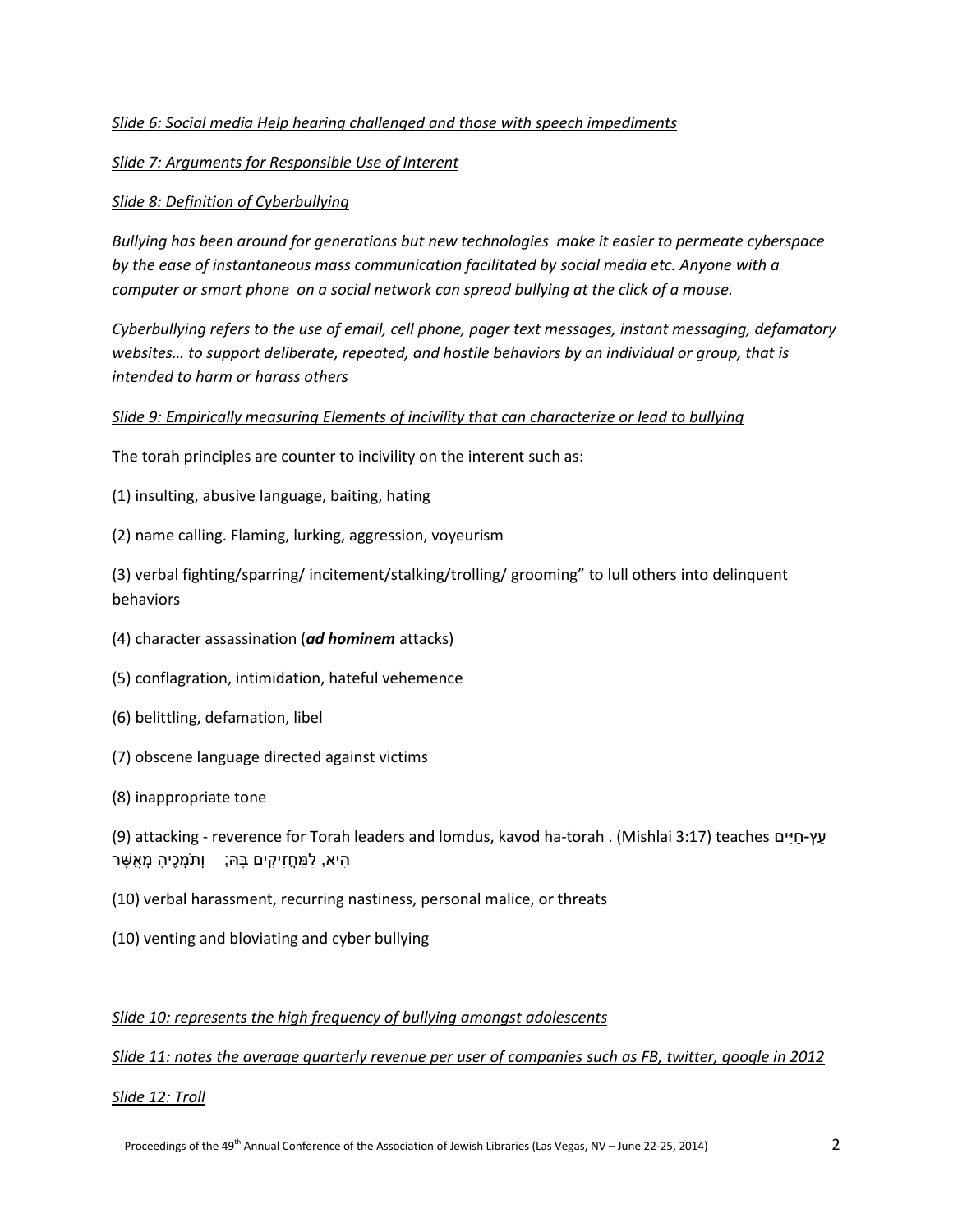"trolls" hide behind anonymity. A troll is a person who sows and incites discord on the Internet by starting arguments or upsetting people, by posting inflammatory, extraneous, or off-topic messages in an online community (such as a forum, chat room, or blog) with the deliberate intent of provoking readers into an emotional response or of otherwise disrupting normal on-topic discussion.

### *Slide 13:*

represents an objectively empiracle method to try to measure the relationship between civility and the internet taken from a book by Robert Eisenger.

### *Slide 14: Bullies use spam*

shows how Bullies may harass by sending unsolicited unwelcome emails i.e. repeated spamming

### *Slide 15: List Anti-Bullying measures*

lists some Anti-bullying measures that can ensure students' rights to safe physical and psychological environment

[What are root causes of bullying? Children reflect the values and behavior they see in their homes, on television, in video games, and in the behaviors of famous personalities and world leaders. Social learning is a power process often involving mimesis and modeling of behaviors. When children see role models- parents etc. use bullying and intimidation tactics they use these approaches to getting their own needs met and solving problems.]

*Slide 16:* lists some possible Solutions for Cyber safety: not **chumrot** but precautions

### *Slide 17: not send email when angry*

illustrates that we should Teach children that if they would not say something to someone in public the shouldn't write it online. Never send an email when one may be angry

### *Slide 18: Torah precepts should guide internet behaviors as corrective to mean speak of bullying*

The following are some Torah principles that should guide our internet behaviors:

(1) Rabbi Yisroel Salanter principle: "Not everything one thinks should be said. Not everything one says should be written. Not everything written down should be published."; Anonymity and instantaneousness of internet often allows things that would never be said or written go public so that there is a blurring of propriety and **mentchlkeit.**

(2) Chazal tell us "**Al ta'amin b'atzmecha ad yom moscha**" Don't be certain about yourself until the day of departure from this world.

### *Slide 19: More torah principles guiding internet safety*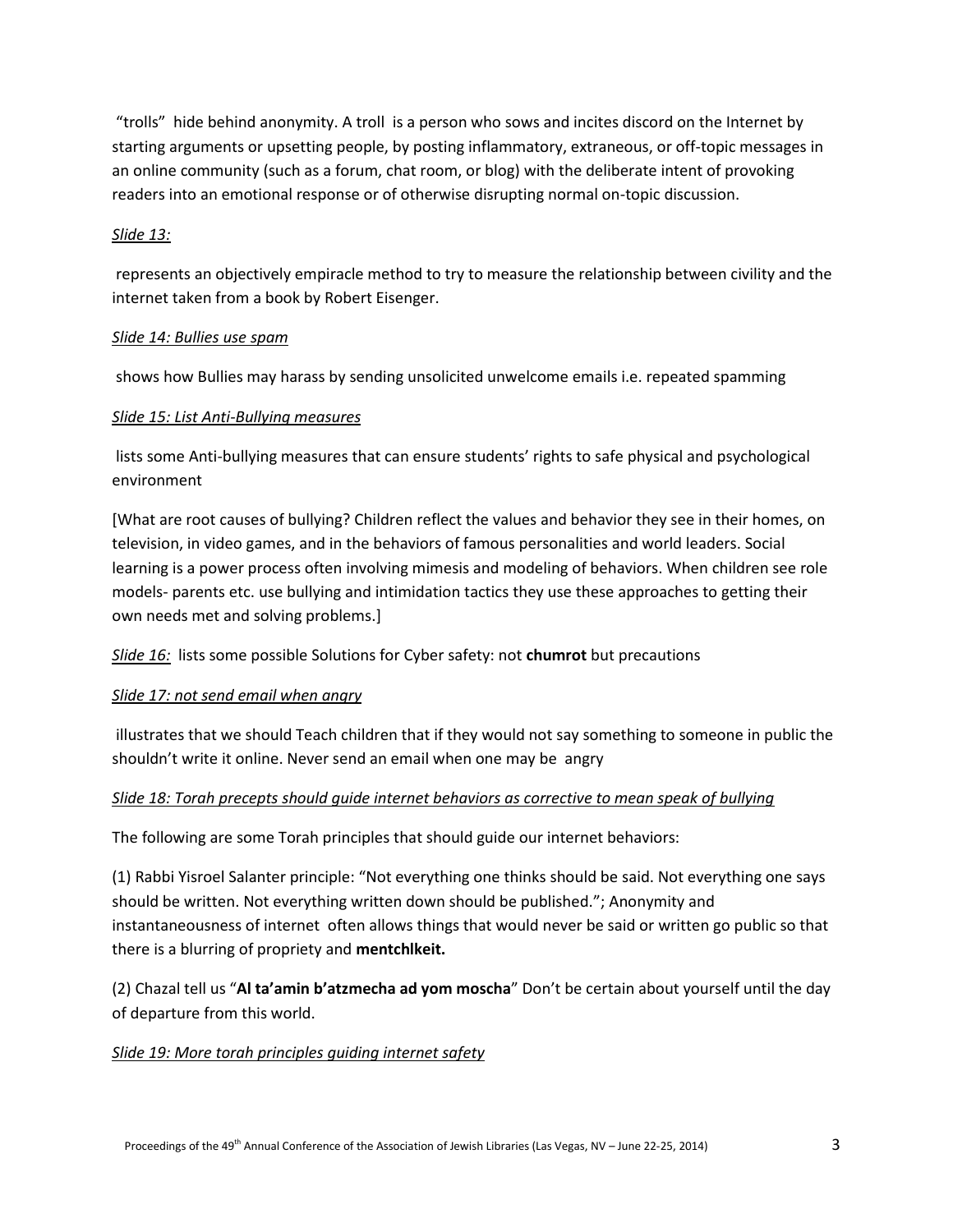(3) practice privacy by using discretion & understanding halakhic difference between reshut harabbim, reshut ha-yahid, & reshut carmalit

(4) Be responsible and always conscious "know that there is a seeing eye, a hearing ear, and all your deeds written in Hashem's book" i.e. Hashem knows everything we think, do, and write (Pirke Avot).

## **והסתכל בשלשה דברים ואי אתה בא לידי עבירה דע מה למעלה ממך עין רואה ואוזן שומעת וכל מעשיך בספר נכתבין**

(5) Transparency: don't use deceptive identities online and pose as someone you are not. Disclose biases, **midvar sheker tirchak and vihyitem neki'im.**

(6) Be careful of confidentiality. Torah forbids revealing secrets (**megaleh sod**). Torah forbids defaming people by revealing confidential information

(7) Do not defame or provoke defamation (**avak lashon ha-ra**). Avoid potentialy explosive topics. One is not permitted to enable other people to defame (**lifnei iveir and mesayei yedei ovrei aveira**).

### *Slide 20: More Torah Principles guiding internet behaviors*

(8) Ban bullying- Torah forbids causing emotional distress to others (**ona'at devarim**). This prohibits insulting, bullying, or causing another embaressment.

(9) Bitul torah may neglect time away from learning torah or family tie of parental duties and spousal duties detracting from **shalom bayit and chinuch**.

(10) You may not damage the Jewish community by spreading misunderstandings or incorrect teachings (**ziyuf haTorah and chillul Hashem**). Strive to create a positive image of Judaism (**kiddush Hashem**) to outsiders who may misconstrue trends of thought and practice out of context or with little or no background

(11) Practice modesty/**Tzeniut** i.e. don't post or look at pictures of people inappropriately dressed; follow standards in your community for online inter-gender communication

(12) ask a Rav for guidance about matters, **oseh likhah rav**

### *Slide 21: Derek Eretz*

(13) Pirke Avot 3:2 teaches in the name of Rabbi Elazar ben Azariah would say: If there is no Torah, there is no common decency; if there is no common decency, there is no Torah [**im ain derech eretz ain**  רבי אלעזר בן עזריה אומר אם אין תורה אין דרך ארץ אם אין דרך ארץ אין תורה אם אין חכמה אין יראה [**Torah** אם אין יראה אין חכמה אם אין בינה אין דעת אם אין דעת אין בינה

(14) Vayikra Rabba 9:3 teaches **derech erez kadma la'Torah**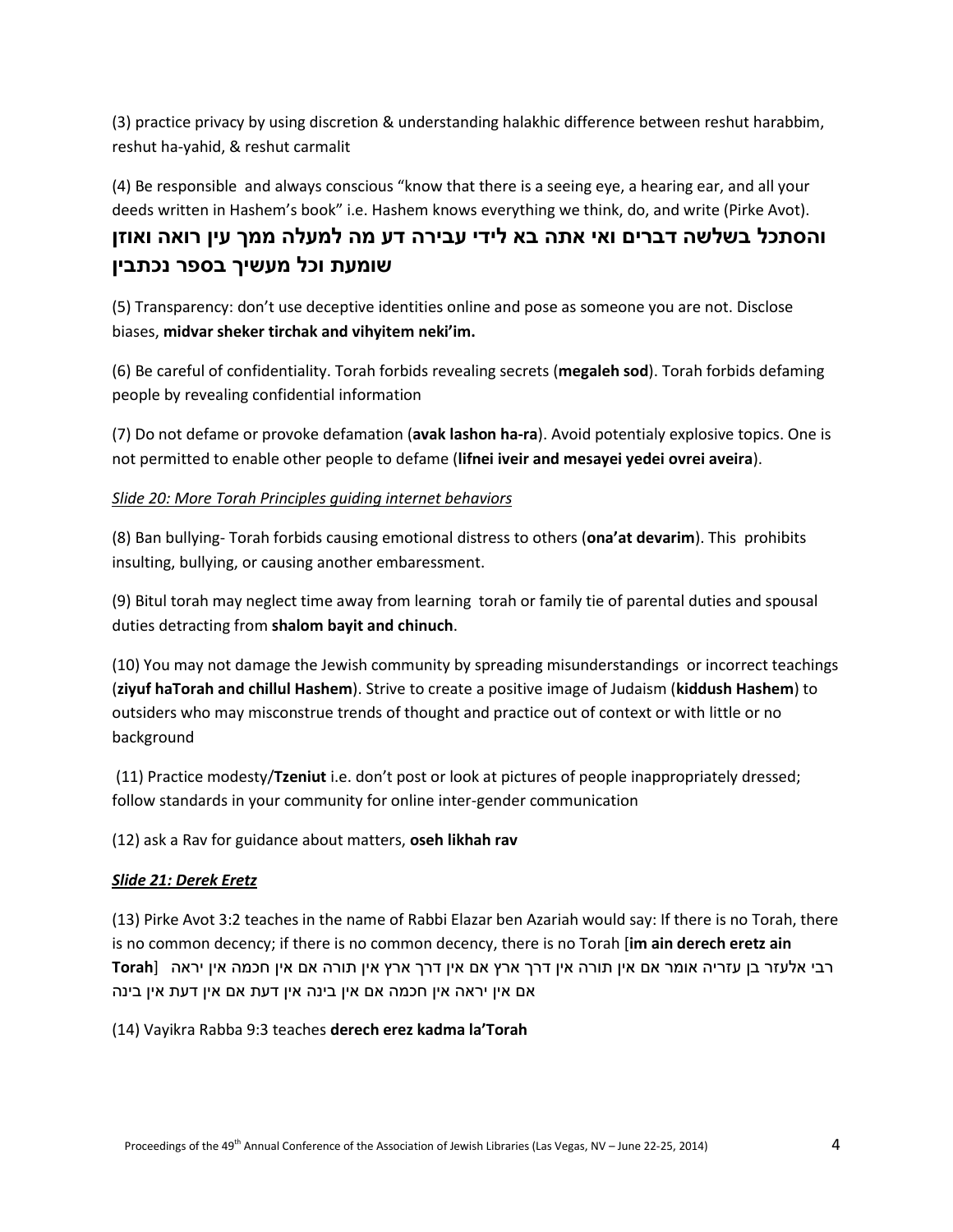### **Slides 22-23 Derekh Eretz**

We learn derekh eretz from the phrase **VaYelech Moshe** (and Moshe went" - Deuteronomy 31:1). Just before Moshe was about to die, he "went" to speak final words to the Jewish people. Ramban, in his, points out that the word "went" is extraneous, and therefore provides an extra lesson. If Moshe were only saying "goodbye," the Torah did not have to add the word "went." What Moshe did was to go around to all of families to say goodbye to each and every person. When you are taking leave of someone, show derekh erez and appreciation. You say "goodbye" like a **mentch.** 

### **Slide 24-26 : LOSHON NAKI**

### *Slide 24*

A person with **Derekh eretz** employs **loshon naki** or proper speech which reflects their great soul. Loshon naki is not just "the power of nice" or politeness or employing phrases such as: "please," thank you," "you're welcome," "good morning," "excuse me," and "I'm sorry" , but involves avoiding lascivious and vulgar speech etc. and being consciousness of the power of speech. In Pesachim 3a we learn in the name of Rabbi Joshua ben Levi said "a person should never let an unseemly word issue from his mouth

**לעולם יספר אדם בלשון נקיה** (Pesahim 3a). To purify speech the Hasidim sometimes take on a **ta'anais dibur**.

Further Pesachim 3b learns out Two disciples sat before Rav. One said, "You made the subject as savory for us as a stuffed pig." The other said, "your analysis has made me as tired as a kid out of breath." Rav would not speak to the first disciple after that

# הנהו תרי תלמידי דהוו יתבי קמיה דרב, חד אמר: שויתינן האי שמעתא כדבר אחר מסנקן, וחד אמר: שויתינן האי שמעתא כגדי מסנקן. ולא אישתעי רב בהדי דהאיך

### *Slide 25: Loshon naki cont*.

Isa.9:16 is cited in B. Shabbat 33a In punishment for obscene speech troubles multiply… for every mouth **וְ ָכל- ֶּפה דֵֹבר ְנ ָב ָלה**obscenity speaketh

## עַל-כֵּן עַל-בַּחוּרַיו לֹא-יִשְׂמַח אֲדֹנֵי, וְאֶת-יִתֹמַיו וְאֶת-אלְמְנוֹתַיו לֹא יְרַחֱם--כִּי כָלּוֹ חַנֵּף **ּו ֵמַרע, וְ ָכל- ֶּפה דֵֹבר ְנ ָב ָלה; ְב ָכל-ז ֹאת ֹלא-שָ ב ַאפֹו, וְעֹוד יָדֹו נְטּויָה**

### *Slide 26:*

In **Derekh eretz zuta** 3 we learn R. Eliezer ben Yakov said: "When a handsome and distinguished man allows an unseemly word to issue from his mouth, what is he like? A large dining hall with a taner's ill smelling drain pipe running through its middle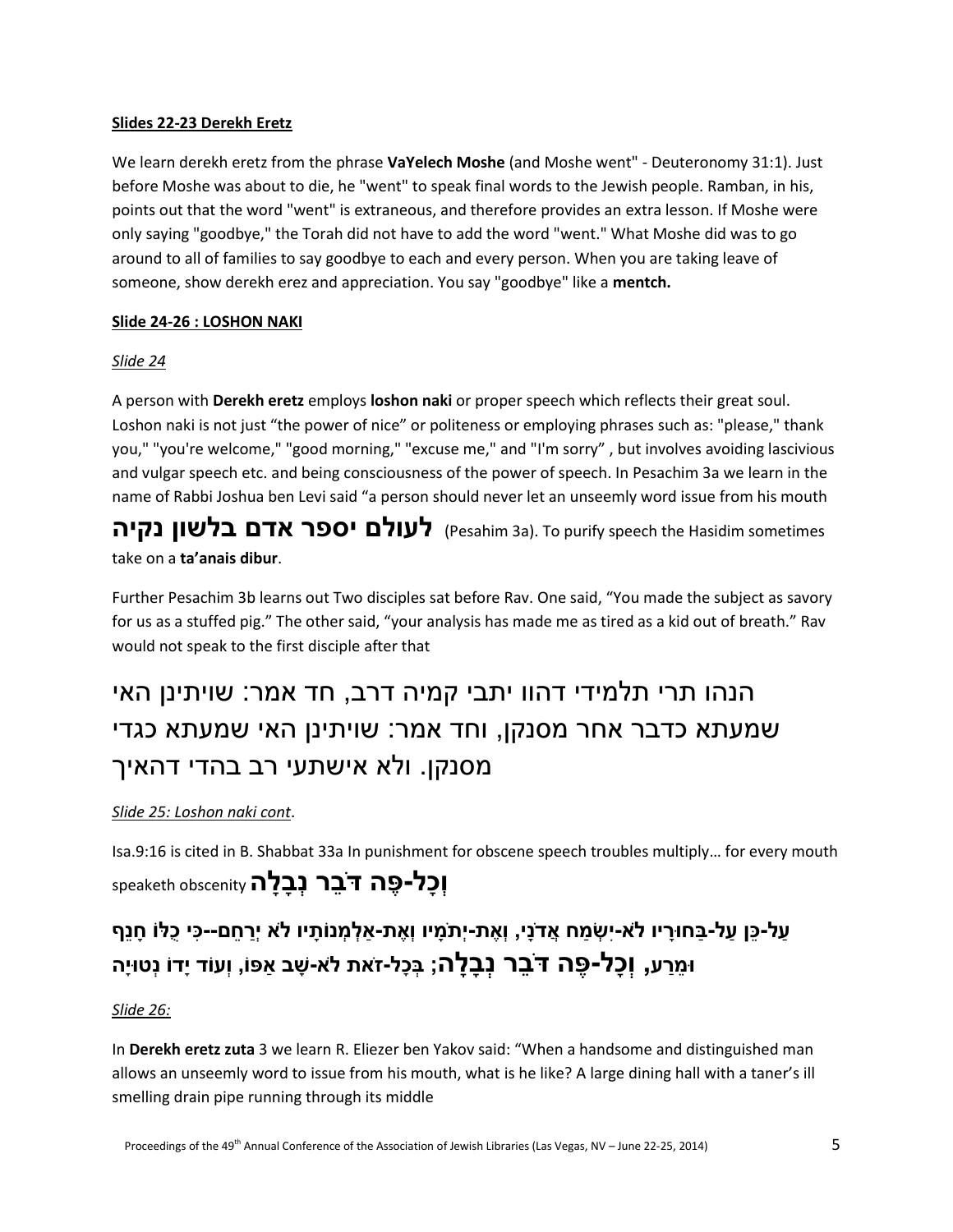In B. Kettubot 5a-b we learn The sages taught in the school of R. Ishmael: Why is the entire ear hard and the lobe soft? In order that when a man is about to hear something unseemly he can plug his ear with the lobe . further Our masters taught. A man should not allow his ears to listen to unseemly chitchat, because being delicate they are of all parts of the body, the first to catch fire

### **LOSHON HA-RAH**

### **Slide 27**

The Chafetz Chaim lists 31 mitzvot which may be violated when a person speaks or listens to Lashon Hara. Of the 43 sins enumerated in the **Al Cheit** confession recited on Yom Kippur, 11 are sins committed through speech. Halachot discussed in the Chafetz Chaim are more specific, basically revolving around:

**(1) "Lo telech rachil b'ameicha,"** [Thou shalt not go up and down as a tale-bearer among thy people  **, ֹלא- ֵתֵלְך ָר ִּכיל ְב ַע ֶּמיָך, ֹלא ַתֲעמֹד ַעלַ-דם ֵר ֶּעָך: ֲא ִּני, יְהוָה (19:16 .Lev**] **(**

Rashi notes The Hebrew word for tale-bearer is "rakhil", which is related to a word meaning merchant. The idea is that a tale-bearer is like a merchant, but he deals in information instead of goods. In our modern "Information Age," the idea of information as a product has become more clear than ever before, yet it is present even here in the Torah.

### *Slide 28*

**(2) ye shall not wrong one another (Lev. 25:17,** which according to tradition refers to wronging a **וְֹלא תֹונּו ִּאיש ֶּאתֲ-ע ִּמיתֹו, וְיֵָרא ָת ֵמ ֱאֹל ֶּהיָך: ִּּכי ֲא ִּני יְהוָה, .(**speech with person **ֱאֹל ֵהי ֶּכם**

Leviticus 25:17 has traditionally been interpreted as wronging a person with speech. It includes any statement that will embarrass, insult or deceive a person, or cause a person emotional pain or distress.

#### *Slide 29:*

Some commonly-used examples of behavior that is forbidden in avoiding *ona'at devarim*:

 (a) You may not call a person by a derogatory nickname, or by any other embarrassing name, even if he is used to it.

(b) You may not ask an uneducated person for an opinion on a scholarly matter (that would draw attention to his lack of knowledge or education).

(c ) You may not ask a merchant how much he would sell something for if you have no intention of buying.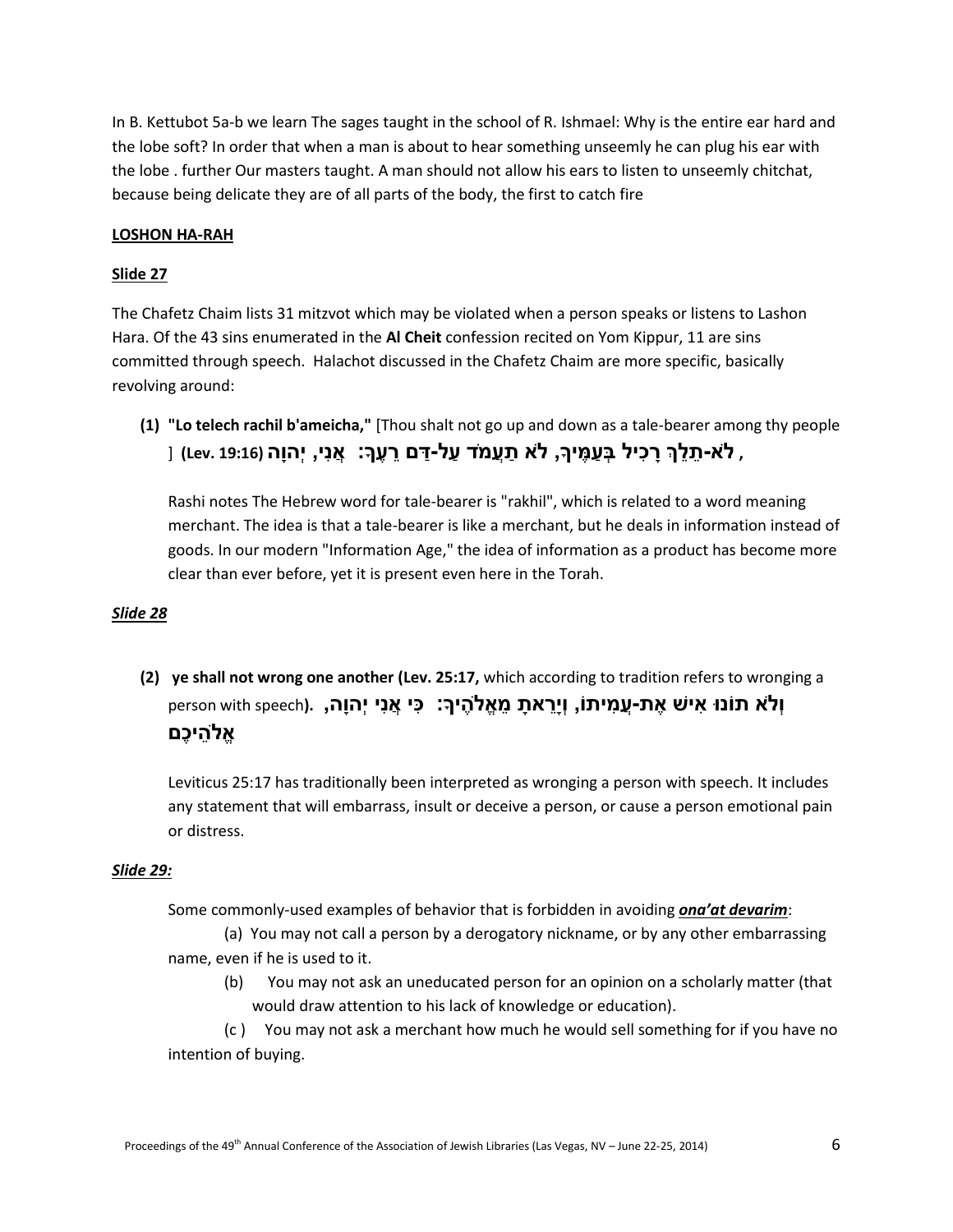(d ) You may not refer someone to another person for assistance when you know the other person cannot help (in other words, it's a violation of Jewish law to give someone the runaround!).

> (e) You may not deceive a person, even if no harm is done by the deception; for example, you may not sell non-kosher meat to a non-Jew telling him that it is kosher, even though no harm is done to the non-Jew by this deception. (f) You may not sell a person damaged goods without identifying the damage, even if the price you give is fair for the goods in their damaged condition. (g) You may not offer a person a gift or invite a person to dinner if you know that the person will not accept.

(h) You may not compliment a person if you do not mean it.

### *Slide 30: Loshon Ha-ra repeated in previous 3 parshayot*

There are many instances of loshon ha-ra in the Tanakh. The warning against the speaking loshon ha-rah is illustrated in the recent repetition of the previous three parshyot: behaalothecha, shelach lecha, & Korach as Miriam, the maraglyim, and Korach did. According to Rashi the meraglayim did not learn from Miriam's loshon ha-ra of denying the uniqueness of Moshe's **nevua** from other **neviem [lo kam biyisrael ki-Moshe oed navi umabeet et temunato],** when they spoke **loshon ha-ra against eretz yisrael**  not by denying that it is a land flowing with milk and honey **(eretz zavath halav ve-devash) but rather**  we are further . הַאֲרֵץ אֲשֵׁר עַבַרְנוּ בַהּ לַתוּר אֹתָהּ, אֶרֵץ אֹכֵלֵת יוֹשְׁבֵיהַ הְוא״. We are further warned in speaking loshon ha-rah in Num. 17:5 - "You shall not act similar to Korach and his company" upon aspersions cast and **shamayim lishem** not **, ְְֹלא-יִּ ְהיֶּה ְכקַֹרח וְ ַכֲעָדת ֹו.**dispute a sustained who **ַרבָ-ל ֶּכם-- ִּּכי כָל- ָה ֵעָדה ֻּכ ָּלם ְקדֹ ִּשים saying disrepectfuly by authority** s'Aaron and Moshe

### *Slide 31*

A further instance of loshon ha-rah in the tanakh is: The story of Do'eig the Edomite (I Samuel Chs. 21- 22) is often used to illustrate the harm that can be done by tale-bearing. Do'eig saw Achimelekh the Kohein give David bread and a sword, a completely innocent act intended to aid a leading member of Saul's court. Do'eig reported this to Saul. Do'eig's story was completely true, not negative, not secret, and Achimelekh would have told Saul exactly the same thing if asked (in fact, he did so later). Yet Saul misinterpreted this tale as proof that Achimelekh was supporting David in a rebellion, and proceeded to slaughter all but one of the kohanim at Nob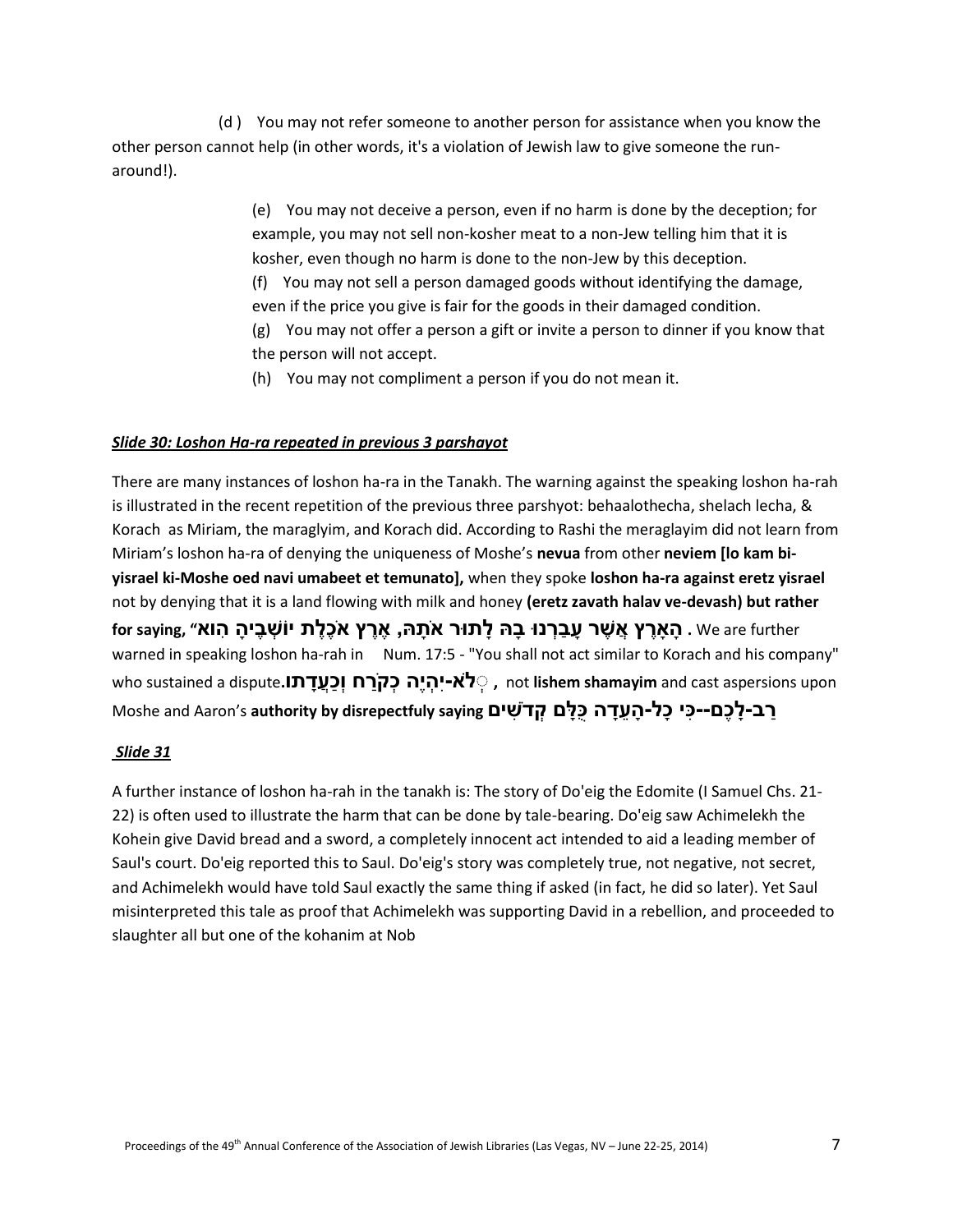### *Slide 32*

Arachin 15 b notes The person who listens to gossip is even worse than the person who tells it, because no harm could be done by gossip if no one listened to it. It has been said that lashon ha-ra (disparaging speech) kills three: the person who speaks it, the person who hears it, and the person about whom it is told.

## **במערבא אמרי לשון תליתאי הורג למספרו ולמקבל ולאומרו**

A baraisa was taught in the academy of R. Yishmael: Whoever speaks Lashon Hara proliferates iniquities equivalent to the three cardinal sins- idol worship, illicit relations, and murder.

# **תנא דבי רבי ישמעאל כל המספר לשון הרע מגדיל עונות כנגד שלש עברות עבודה כוכבים וגילוי ערית ושפיכות דמים**

### *Slide 33: Tzorat*

The prohibition of Loshon ha-rah is stated clearly in the Torah. Deut. 24:8 - "Take heed concerning the plague of leprosy" because it is a punishment of Lashon Hara.

## הִשָּׁמֶר בְּנֵגַע-הַצַּרַעַת לְשָׁמֹר מִאֹד, וְלַעֲשׂוֹת: ۚ כְּכֹל אֲשֶׁר-יוֹרוּ אֶתְכֶם הַכֹּהֲנִים הַלְוִיִּם, **ַּכ ֲא ֶּשר ִּצ ִּּוי ִּתם-- ִּת ְש ְמרּו ַלֲעשֹות**

Deut. 24:9 - "Remember what the L-rd your G-d did unto Miriam by the way as you came forth out of Egypt." Specifically, she spoke against her brother Moses.

### **זָכֹור, ֵאת ֲא ֶּשר-עָשָ ה יְהוָה ֱאֹל ֶּהיָך ְל ִּמ ְריָם, ַבֶּדֶּרְך, ְב ֵצא ְת ֶּכם ִּמ ִּמ ְצָריִּם**

### *Slide 34*

Deut. 19:15 - "One witness shall not rise up against a man for any iniquity or for any sin" because, unlike in a court for monetary matters, the testimony of a solitary witness is not binding, so that his testimony damages the defendant's reputation without any beneficial result.

## לֹא-יַקוּם עֶד אַחַד בַּאִישׁ, לְכַל-עַוֹן וּלְכַל-חַטָּאת, בַּכַל-חֵטָא, אֲשֶׁר יֵחֱטָא: ۖ עַל-פִּי שָׁנֵי **ֵע ִּדים, אֹו ַעל- ִּפי ְשֹל ָשה- ֵע ִּדים--יָקּום דָ בָר**

It is forbidden to say negative things about a person, even in jest. It is likewise considered a "shade of lashon ha-ra" to say positive things about a person in the presence of his enemies, because this will encourage his enemies to say negative things to contradict you! A mere wink or gesture can catapult a communication into loshon ha-ra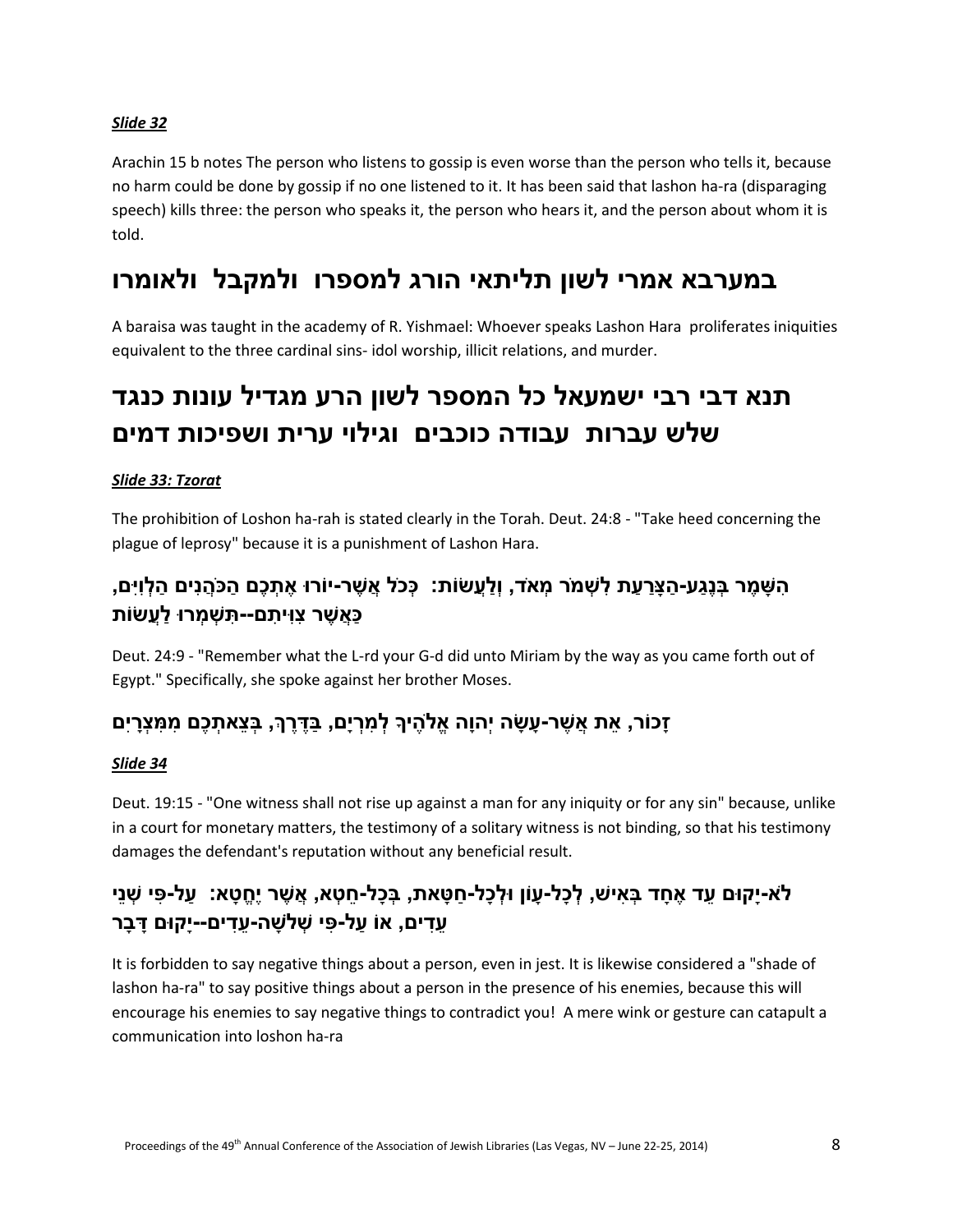### *Slide 35*

Verses sighted that prohibit repeating a loshon ha-rah or when rechilut is spoken include

Ex. 23:1 - "You shall not utter a false report." Acceptance of a false report also follows from this.

## **ֹלא ִּת ָשא, ֵש ַמע ָשוְא; ַאל- ָת ֶּשת יָ ְדָך ִּעם-רָ שָ ע, ִּל ְהיֹת ֵעד חָ מָ ס**

Lev. 19:14 - "Before the blind do not place a stumbling block." This applies to both the speaker and the listener since they are helping each other violate the commandments.

## לֹא-תִקַלֵּל חֶרֶשׁ--וְלִפְנֵי עָוֶר, לֹא תִתֵּן מִכְשֹׁל; וְיֵרֵאתַ מֵאֱלֹהֶיךָ, אֲנִי יִהוַה

### *Slide 36*

Lev. 19:12 - "You shall not hate your brother in your heart," referring to contradictory behavior such as acting friendly but then speaking negatively about him behind his back.

## **ֹלא- ַתֲעשֹק ֶּאתֵ-רֲעָך, וְֹלא ִּת ְגזֹל**

Lev. 19:18 - "You shall not take vengeance or bear any grudge against the children of your people," such as speaking against someone in anger and for something that was done against the speaker.

## **ֹלא- ִּתקֹם וְֹלא- ִּתטֹר ֶּאת- ְב ֵני ַע ֶּמָך**

Lev. 19:17 - "You shall rebuke your neighbor and you shall not bear sin because of him." **hocheiach tochiach et amiteicha** This verse contains two mitzvot: (1) stop someone from speaking Lashon Hara and (2) don't embarrass him in the process. (Note: rebuke is not a simple topic, especially because the one being scolded may not always listen. This is covered in some detail in the second section of the book, Hilchot Rechilut.)

## **.הֹו ֵכ ַח תֹו ִּכי ַח ֶּאתֲ-ע ִּמי ֶּתָך, וְֹלא- ִּת ָשא עָלָיו ֵח ְטא**

### *Slide 37*

Lev. 19:18 - "Love your neighbor as yourself."

### **וְָא ַה ְב ָת ְלֵרֲעָך ּכָמֹוָך ,**

### **B'tzedek tishpot et amiteicha**

Deut. 10:20 - "To Him [and (by implication) his wise ones] shall you cleave."

### **ֶּאת-יְהוָה ֱאֹל ֶּהיָך ִּתיָרא, א ֹתֹו ַתֲעבֹד; ּובֹו ִּת ְד ָבק, ּו ִּב ְשמֹו ִּת ָש ֵב ַע**

Ex. 23:2 - "You shall not follow a multitude to do evil." The above two commandments refer to keeping good company, which includes those who will refrain from improper subjects in their discussions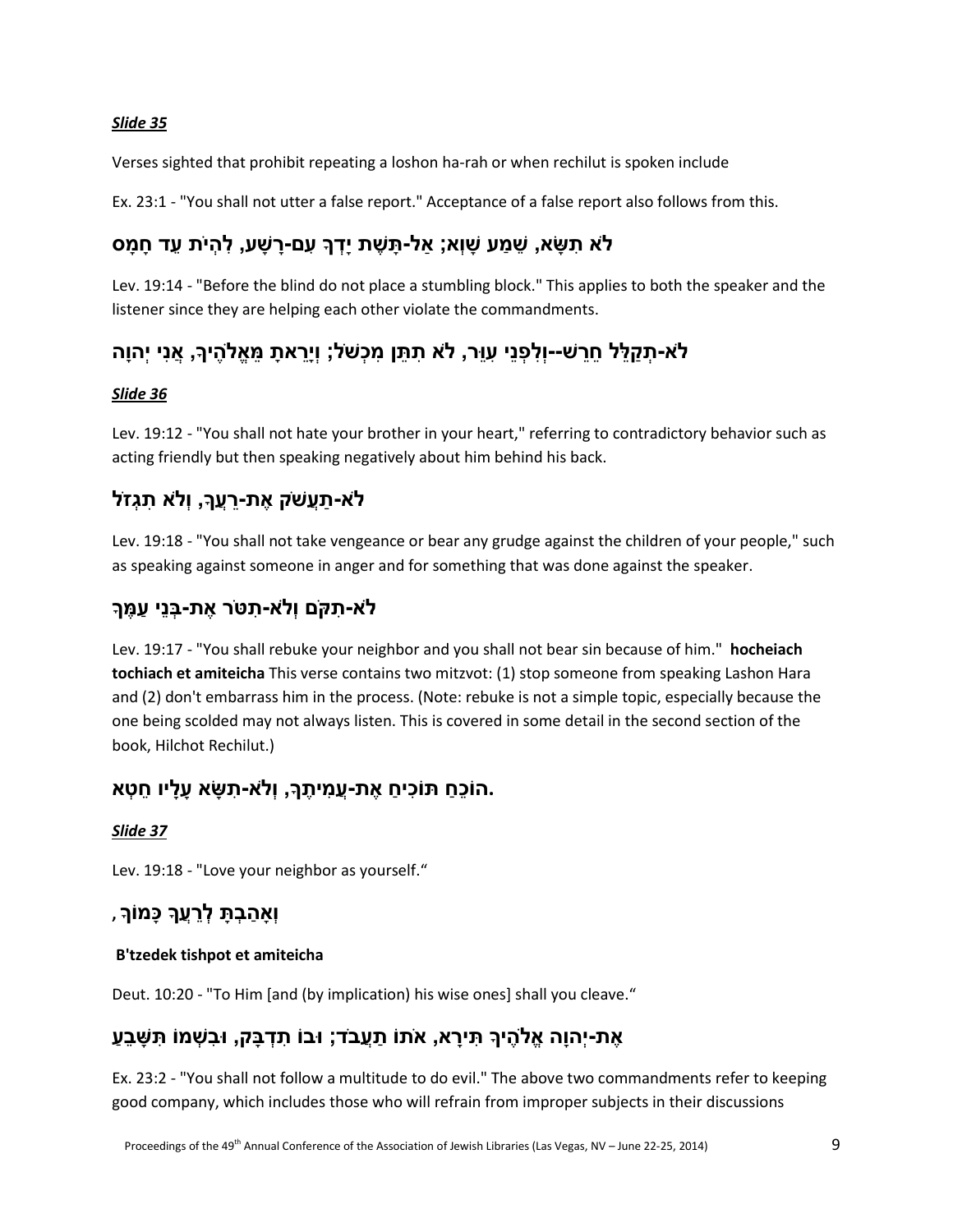### **Slides 38- 47 Embarassing Someone in Public**

### *Slide 38 BM 3:10*

The Mishnah in Bava Metzia 3:10 notes Just as there is wronging in buying and selling, so there is wronging with words. One should not say to someone, "How much is this item, if he does not want to buy it. If someone was a penitent- one should not say to him, "Remember your past deeds." If someone was descended from proselytes- one should not say to him, "remember the deeds of your forefathers . For it is stated : And you shall not wrong or oppress a proselyte

כשם שאונאה במקח וממכר כך אונאה בדברים לא יאמר לו בכמה חפץ זה והוא אינו רוצה ליקח אם היה בעל תשובה לא יאמר לו זכור מעשיך הראשונים אם הוא בן גרים לא יאמר לו זכור מעשה אבותיך שנאמר (שמות כב) וגר לא תונה ולא תלחצנו

### *Slide 39 BM 53a*

The gemara in Bava Metzia 53a elaborates : "How then do I explain the verse and a man shall not wrong his fellow?- It must deal with verbal wrong "

## **הא מה אני מקיים דלא תונו איש את עמיתו - באונאת דברים**

The argument continues in Bava Metzia 58b where we learn:

*Rav Yochanan said in the name of R. Shimon ben Yochai: Verbal wronging is a greater sin than monetary wronging (i.e. price fraud). For concerning this i.e. verbal wronging it is stated: And you shall fear your God, whereas concerning this i.e. monetary wronging , it is not stated: And you shall fear your God- And R. Elazar says that verbal wronging is more serious for another reason- This i.e. verbal wronging affects his the victims very self, -whereas this (i.e. monetary wronging) affects only the victim's money. R. Shmuel bar Nachmani said: With this, i.e. monetary wronging, restitution is possible- but with this, i.e. verbal wronging, restitution is not possible.*

*A Tanna taught the following Baraisa in the presence of Rav Nachman bar Yitzchak: if anyone makes his friend's face turn white from shame in public, it is as if he spilled blood ie. Murdered his friend. He Rav Nachman bar Yitzchak said to*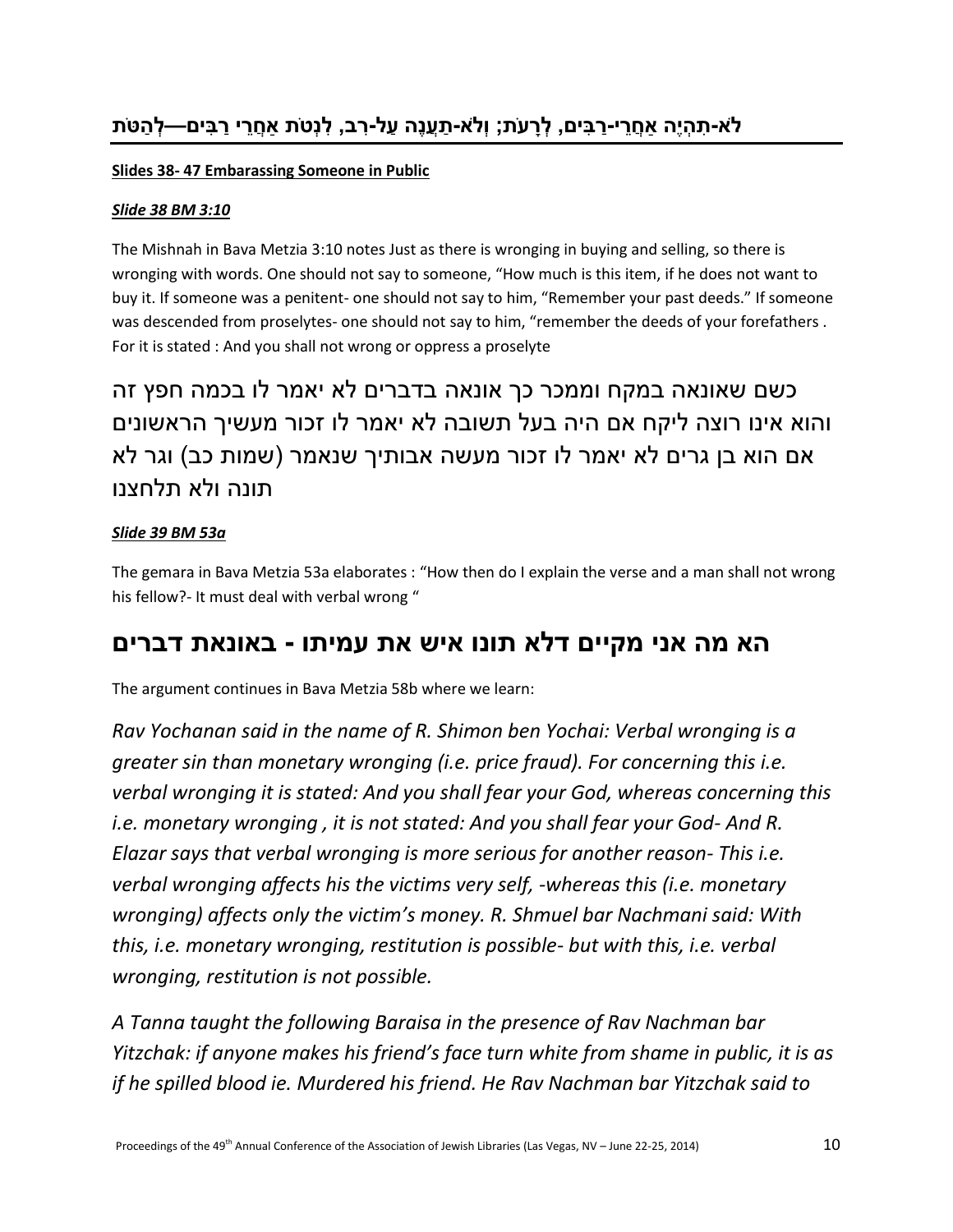*the Tanna- What you are saying is right- because I have seeen how the red coloring leaves the face of an embarrassed person and his face turns white.*

אמר רבי יוחנן משום רבי שמעון בן יוחאי: גדול אונאת דברים מאונאת ממון, שזה נאמר בו וויראת מאלהיך וזה לא נאמר בו ויראת מאלהיך. ורבי אלעזר אומר: זה בגופו וזה בממונו. רבי שמואל בר נחמני אמר: זה - ניתן להישבון, וזה - לא ניתן להישבון. - תני תנא קמיה דרב נחמן בר יצחק: כל המלבין פני חבירו ברבים כאילו שופך דמים. - אמר ליה: שפיר קא אמרת, דחזינא ליה דאזיל סומקא ואתי חוורא

*The sin of humiliating another in public and its irreversible damages is illustrated by a sugya that notes the futility of attempting to ever completely rectify the damage wrought by the humiliation of others.*

## *Slide 40*

When one is embarassed "**Azil sumaka v'ati hivara**," the features lose their red color and turn white; thus, the Talmudic term for humiliation, "**halbanat panim**," whitening of the face.

Talmudic usage of Hebrew **"K**" at the beginning of "like murder" i.e. humiliation is "**k'sh'fikhat damim**

### *Slide 41*

The discussion continues in Bava Metzia 59a where we learn:

אמר דוד לפני הקדוש ברוך הוא: רבונו של עולם, גלוי וידוע לפניך שאם היו מקרעים בשרי לא היה דמי שותת לארץ. ולא עוד, אלא אפילו בשעה שעוסקין בנגעים ואהלות אומרים לי: דוד, הבא על אשת איש מיתתו במה? - ואני אומר להם: מיתתו בחנק, ויש לו חלק לעולם הבא, אבל המלבין את פני חבירו ברבים - אין לו חלק לעולם הבא

David HaMelech's retort to his tormentors included the admonishment that one who shames others in public forfeits his eternal reward. This notion is in fact stated authoritatively a number of times in the Talmud. Commentators offer several possibilities to explain the basis for such a severe prohibition.

### *Slide 42: Merit of Tamar not embarrass Yehudah in public*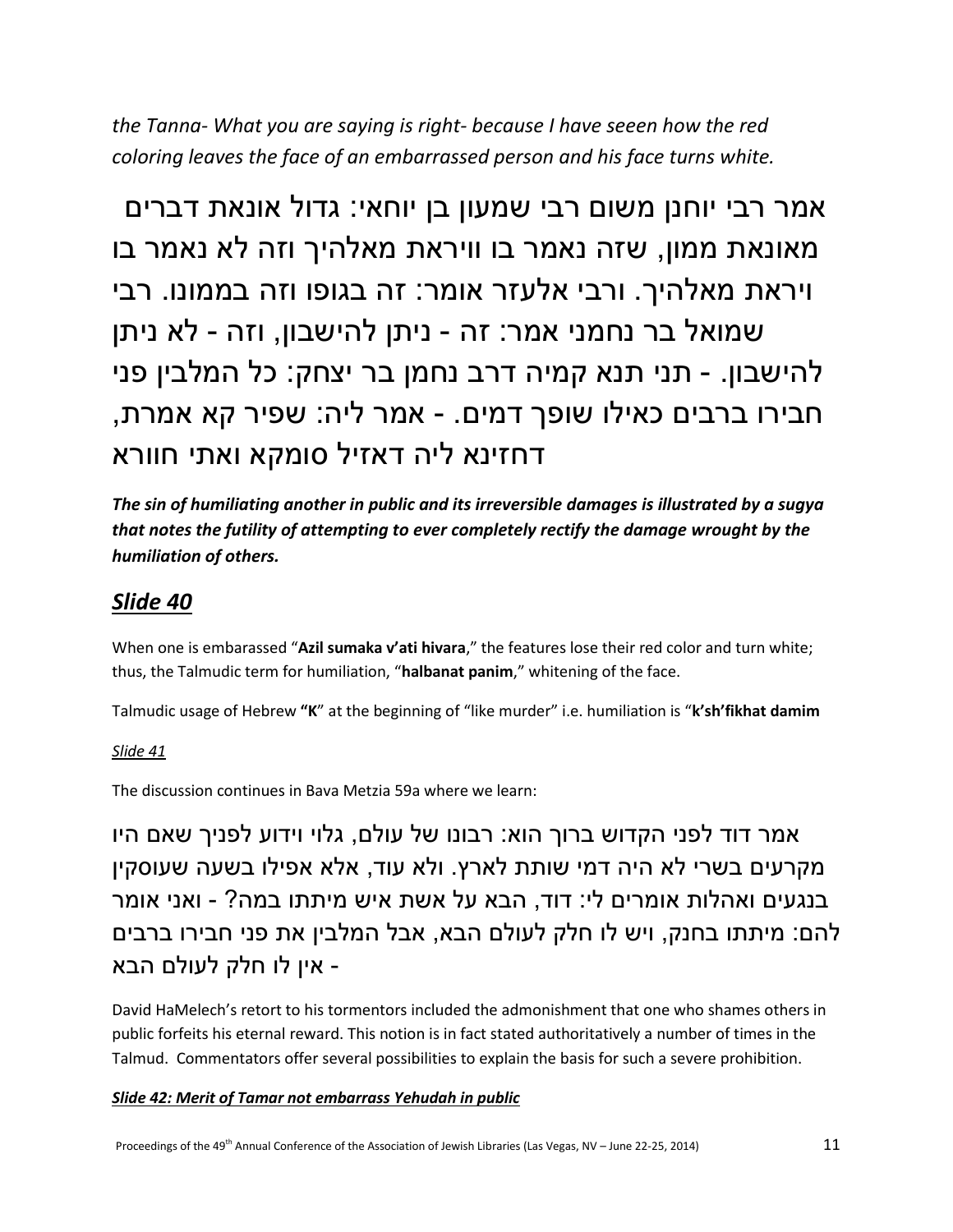Bava Metzia 59a sugya continues with noting the merit of Tamar: *And Mar Zutra bar Toviyah said in the name of Rav- and others say, it was Rav Chana bar Bizna who said in the name of R. Shimon Chasida; and others say it was R. Yochanan who said in the name of R. Shimon ben Yochai- It is better that a person cast himself into a fiery furnace- than that he should shame his fellow in public. From where do we know this? From TAMAR. For it is written: As she was taken out (to be executed) she sent to her father-in-law, Judah the pledges he had left with her, but she refused to shame him in public by naming him as the father of her child.* 

 $_1$  אמר]+ מר זוטרא בר טוביה אמר רב, ואמרי לה אמר רב חנא בר ביזנא אמר רבי שמעון חסידא, ואמרי לה אמר רבי יוחנן משום רבי שמעון בן יוחאי: נוח לו לאדם שיפיל עצמו לכבשן האש ואל ילבין פני חבירו ברבים. מנא לן - מתמר, דכתיב .בהיא מוצאת והיא שלחה אל חמיה

# *Slide 43: Rabbenu Yonah and Rambam*

Rabbenu Yonah in Sha'arei Teshuvah identifies embarassing others as avak retzichah, a sub-category of murder (see Pirke Avot 3:11 )

Rambam In his pirush al ha-Mishnah observes that shaming others does not appear to be a prohibition that one would intuitively associate with such a severe punishment as losing one's portion in the future reward. However, the action is indicative of the nature of its protagonist. One who would engage in such behavior, writes the Rambam, can only be one of low character and underdeveloped morality, an individual whose behavior in general will inevitably result in spiritual condemnation. Thus, the Rambam, who declined to impose martyrdom to avoid humiliating others, apparently feeling the homicide/humiliation comparison to be non-literal, is here loyal to that position. In his view the transgression itself did not earn the punishment, but rather revealed a personality who will prove himself in other ways to be deserving of such

### *Slide 44: Tashbaz*

R. Shimon b. Tzemach Duran, the Tashbetz, notes that in the process of humiliating another, one commits two distinct transgressions, evolving from two different passages in the Talmud. The first is the